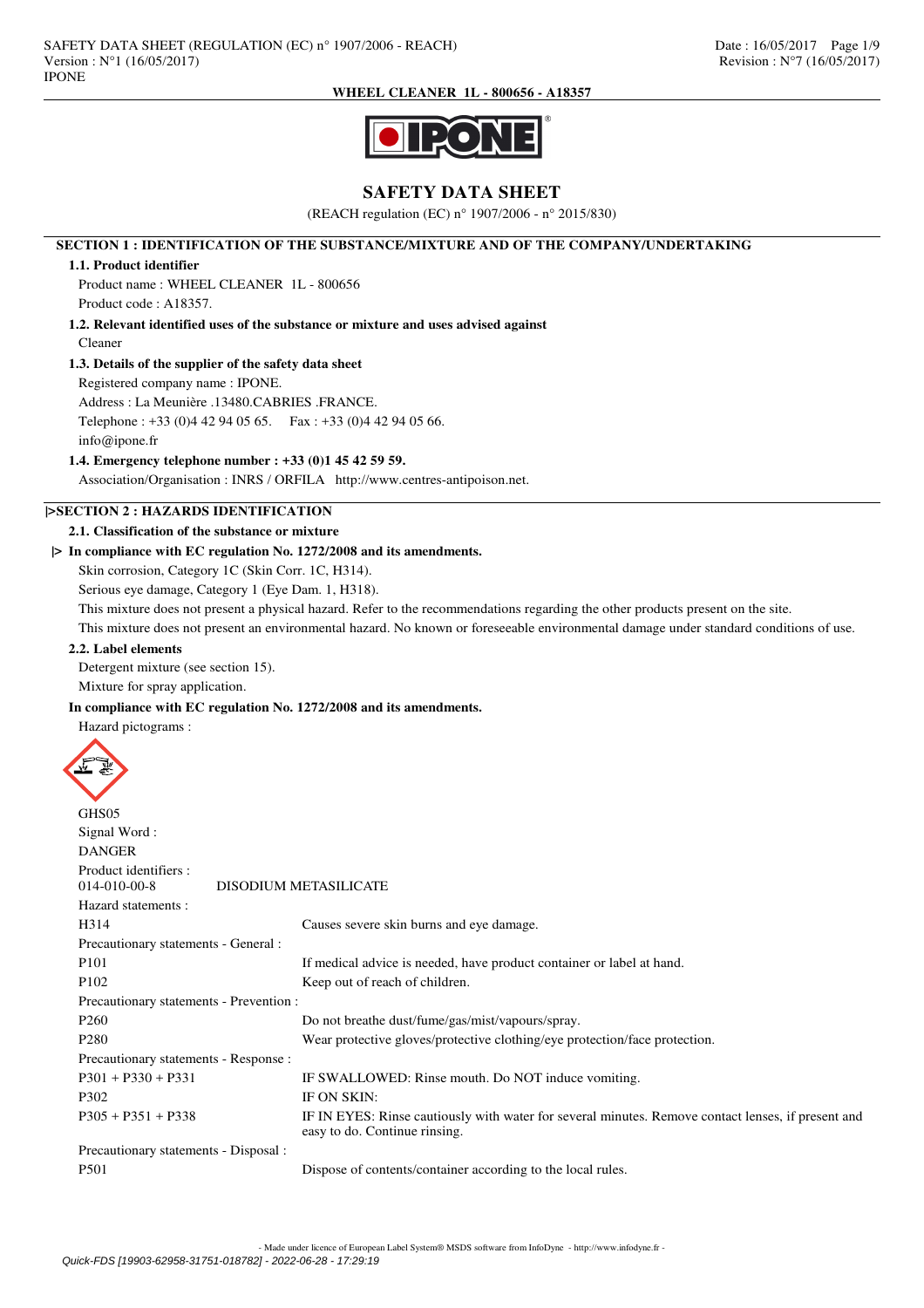### **2.3. Other hazards**

REACH SVHC < 0.1% Considering the information communicated by our suppliers, according to the article 33 of the REACH, the mixture contains, in the date of revision of the FDS, less than 0.1 % m/m of ' Substances extrêment worrisome ' ( SVHC) published by the European Agency of Chemicals ( ECHA) according to the article 57 of the REACH: http: // echa.europa.eu / fr / candidate-liste-table

# **SECTION 3 : COMPOSITION/INFORMATION ON INGREDIENTS**

**3.2. Mixtures**

| <b>Composition:</b>                   |                         |       |                               |
|---------------------------------------|-------------------------|-------|-------------------------------|
| Identification                        | (EC) 1272/2008          | Note  | $\frac{0}{0}$                 |
| INDEX: I34590 94 8                    |                         | $[1]$ | $2.5 \le x \frac{9}{6} < 10$  |
| CAS: 34590-94-8                       |                         |       |                               |
| EC: 252-104-2                         |                         |       |                               |
| REACH: 01-2119450011-60               |                         |       |                               |
|                                       |                         |       |                               |
| DIPROPYLENE GLYCOL MONOMETHYL         |                         |       |                               |
| <b>ETHER</b>                          |                         |       |                               |
| INDEX: 603-064-00-3                   | GHS02, GHS07            | $[1]$ | $2.5 \le x \frac{0}{6} < 10$  |
| $ CAS: 107-98-2$                      | Wng                     |       |                               |
| EC: 203-539-1                         | Flam. Liq. 3, H226      |       |                               |
| REACH: 01-2119457435-35               | <b>STOT SE 3, H336</b>  |       |                               |
|                                       |                         |       |                               |
| MONOPROPYLENE GLYCOL METHYL           |                         |       |                               |
| <b>ETHER</b>                          |                         |       |                               |
| <b>INDEX: A04272/01</b>               |                         |       | $1 \le x \frac{9}{6} \le 2.5$ |
| $ CAS: 68439-51-0$                    | Aquatic Chronic 3, H412 |       |                               |
|                                       |                         |       |                               |
| LAURYLMYRISTYL POLYGLYCOL ETHER       |                         |       |                               |
| INDEX: 68891 383A                     | GHS05                   |       | $1 \le x \frac{0}{6} < 2.5$   |
| CAS: 68891-38-3                       | Dgr                     |       |                               |
| EC: 500-234-8                         | Skin Irrit. 2, H315     |       |                               |
| REACH: 01-211948863916                | Eye Dam. 1, H318        |       |                               |
|                                       | Aquatic Chronic 3, H412 |       |                               |
| TA-A / ALCOHOLS, C12-14, ETHOXYLATED. |                         |       |                               |
| <b>SULFATES, SODIUM SALTS</b>         |                         |       |                               |
| INDEX: 014-010-00-8                   | GHS05, GHS07            |       | $1 \le x \frac{0}{6} < 2.5$   |
| $ CAS: 6834-92-0$                     | Dgr                     |       |                               |
| EC: 229-912-9                         | Skin Corr. 1B, H314     |       |                               |
| REACH: 01-2119449811-37               | STOT SE 3, H335         |       |                               |
|                                       |                         |       |                               |
| DISODIUM METASILICATE                 |                         |       |                               |

### **Information on ingredients :**

[1] Substance for which maximum workplace exposure limits are available.

# **SECTION 4 : FIRST AID MEASURES**

As a general rule, in case of doubt or if symptoms persist, always call a doctor.

NEVER induce swallowing by an unconscious person.

# **4.1. Description of first aid measures**

### **In the event of exposure by inhalation :**

In case of massive inhalation transport the patient outdoors and keep him for the warmth and for the rest.

#### **In the event of splashes or contact with eyes :**

Wash thoroughly with fresh, clean water for 15 minutes holding the eyelids open.

Regardless of the initial state, refer the patient to an ophthalmologist and show him the label.

### **In the event of splashes or contact with skin :**

Remove any soiled or splashed clothing immediately.

Watch out for any remaining product between skin and clothing, watches, shoes, etc.

If the contaminated area is widespread and/or there is damage to the skin, a doctor must be consulted or the patient transferred to hospital. DO NOT use solvents or thinners.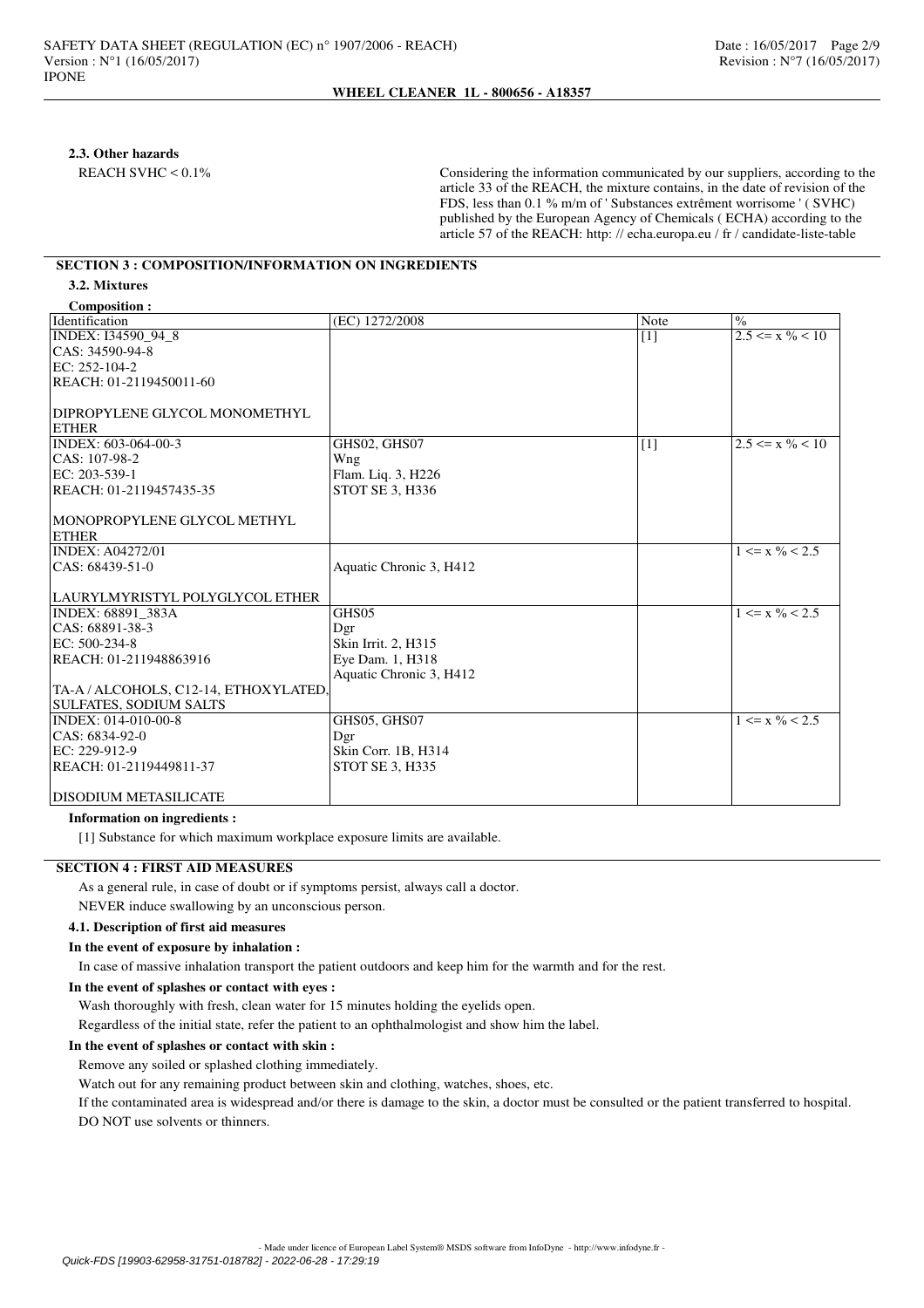#### **In the event of swallowing :**

Do not give the patient anything orally.

In the event of swallowing, if the quantity is small (no more than one mouthful), rinse the mouth with water and consult a doctor.

Keep the person exposed at rest. Do not force vomiting.

Seek medical attention immediately, showing the label.

If swallowed accidentally, call a doctor to ascertain whether observation and hospital care will be necessary. Show the label.

### **4.2. Most important symptoms and effects, both acute and delayed**

No data available.

#### **4.3. Indication of any immediate medical attention and special treatment needed** No data available.

**SECTION 5 : FIREFIGHTING MEASURES**

Non-flammable.

# **5.1. Extinguishing media**

#### **Suitable methods of extinction**

In the event of a fire, use :

- sprayed water or water mist

#### **Unsuitable methods of extinction**

In the event of a fire, do not use :

- water jet

### **5.2. Special hazards arising from the substance or mixture**

A fire will often produce a thick black smoke. Exposure to decomposition products may be hazardous to health.

Do not breathe in smoke.

In the event of a fire, the following may be formed :

- carbon monoxide (CO)

- carbon dioxide (CO2)

### **5.3. Advice for firefighters**

Due to the toxicity of the gas emitted on thermal decomposition of the products, fire-fighting personnel are to be equipped with autonomous insulating breathing apparatus.

## **SECTION 6 : ACCIDENTAL RELEASE MEASURES**

## **6.1. Personal precautions, protective equipment and emergency procedures**

Consult the safety measures listed under headings 7 and 8.

### **For non first aid worker**

Avoid any contact with the skin and eyes.

#### **For first aid worker**

First aid workers will be equipped with suitable personal protective equipment (See section 8).

# **6.2. Environmental precautions**

Contain and control the leaks or spills with non-combustible absorbent materials such as sand, earth, vermiculite, diatomaceous earth in drums for waste disposal.

Prevent any material from entering drains or waterways.

### **6.3. Methods and material for containment and cleaning up**

Neutralise with an acidic decontaminant.

If the ground is contaminated, once the product has been recovered by sponging with an inert and non-combustible absorbent material, wash the contaminated area in plenty of water.

Clean preferably with a detergent, do not use solvents.

### **6.4. Reference to other sections**

No data available.

# **SECTION 7 : HANDLING AND STORAGE**

Requirements relating to storage premises apply to all facilities where the mixture is handled.

## **7.1. Precautions for safe handling**

Always wash hands after handling.

Remove and wash contaminated clothing before re-using.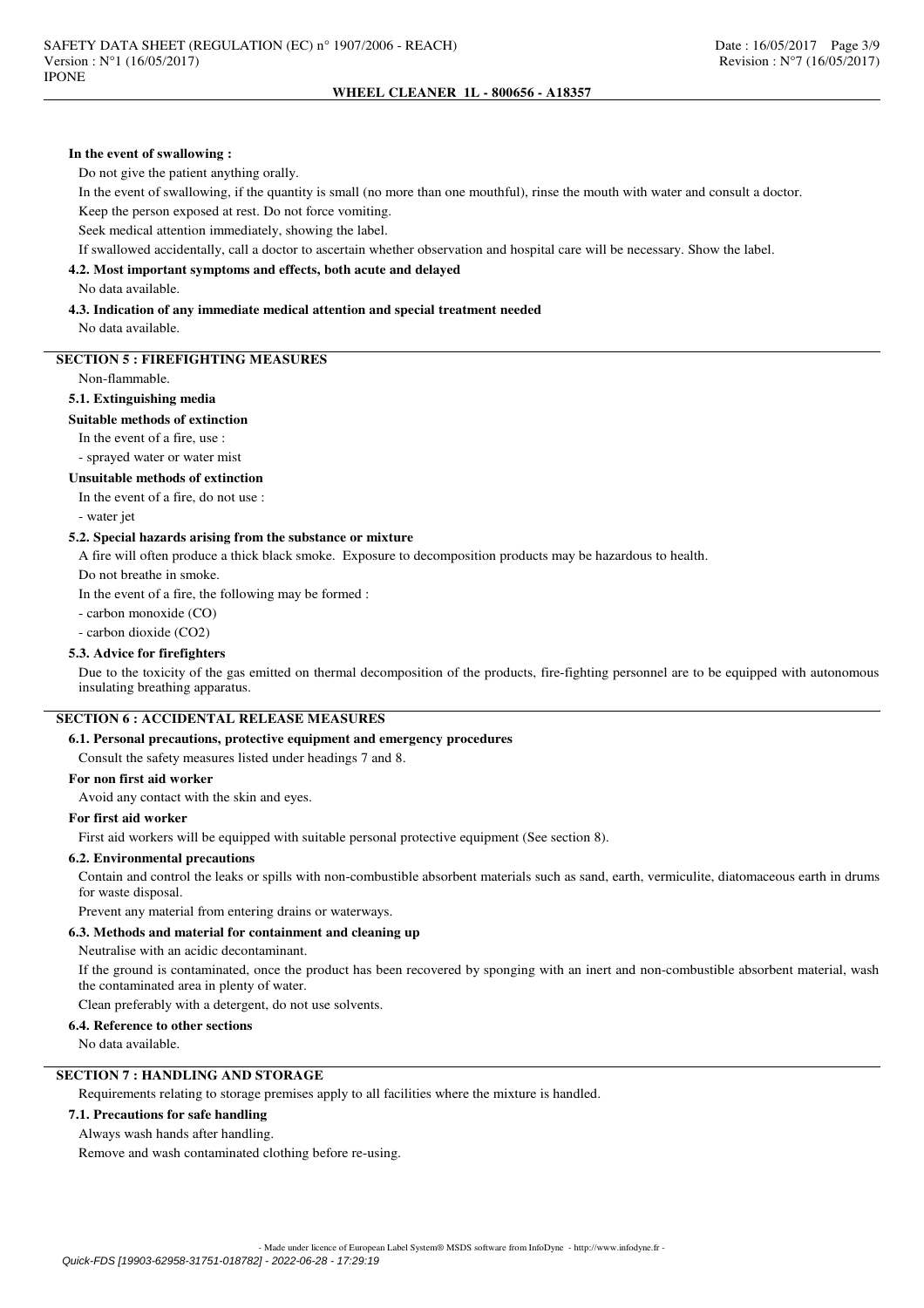Ensure that there is adequate ventilation, especially in confined areas.

Emergency showers and eye wash stations will be required in facilities where the mixture is handled constantly.

#### **Fire prevention :**

Handle in well-ventilated areas.

Prevent access by unauthorised personnel.

### **Recommended equipment and procedures :**

For personal protection, see section 8.

Observe precautions stated on label and also industrial safety regulations.

Where the personnel must carry out work in a booth, whether for spraying or otherwise, the ventilation may be inadequate to control particles and solvent vapors in every case.

It is therefore recommended that personnel wear masks with a compressed air supply during spraying operations until the concentration of particles and solvent vapors has fallen below the exposure limits.

Packages which have been opened must be reclosed carefully and stored in an upright position.

# **Prohibited equipment and procedures :**

No smoking, eating or drinking in areas where the mixture is used.

# **7.2. Conditions for safe storage, including any incompatibilities**

No data available.

# **Storage**

Keep out of reach of children.

Keep the container tightly closed in a dry, well-ventilated place.

The floor must be impermeable and form a collecting basin so that, in the event of an accidental spillage, the liquid cannot spread beyond this area.

# **Packaging**

Always keep in packaging made of an identical material to the original.

### **7.3. Specific end use(s)**

No data available.

# **SECTION 8 : EXPOSURE CONTROLS/PERSONAL PROTECTION**

### **8.1. Control parameters**

# **Occupational exposure limits :**

| - European Union (2009/161/EU, 2006/15/EC, 2000/39/EC, 98/24/EC) |                                                                                                        |                           |               |                          |           |         |  |  |
|------------------------------------------------------------------|--------------------------------------------------------------------------------------------------------|---------------------------|---------------|--------------------------|-----------|---------|--|--|
| CAS                                                              |                                                                                                        | $VME-mg/m3$ : $VME-ppm$ : |               | $VLE-mg/m3:$<br>VLE-ppm: | Notes:    |         |  |  |
| 34590-94-8                                                       | 308                                                                                                    | 50                        |               |                          | Peau      |         |  |  |
| 107-98-2                                                         | 375                                                                                                    | 100                       | 568           | 150                      | Peau      |         |  |  |
|                                                                  | - ACGIH TLV (American Conference of Governmental Industrial Hygienists, Threshold Limit Values, 2010): |                           |               |                          |           |         |  |  |
| <b>CAS</b>                                                       | TWA:                                                                                                   | STEL:                     | Ceiling:      | Definition:              | Criteria: |         |  |  |
| 34590-94-8                                                       | 100 ppm                                                                                                | 150 ppm                   |               | Skin                     |           |         |  |  |
| 107-98-2                                                         | $100$ ppm                                                                                              | 150 ppm                   |               |                          |           |         |  |  |
| - Germany - AGW (BAuA - TRGS 900, 21/06/2010) :                  |                                                                                                        |                           |               |                          |           |         |  |  |
| <b>CAS</b>                                                       | VME:                                                                                                   | VME:                      | <b>Excess</b> | <b>Notes</b>             |           |         |  |  |
| 34590-94-8                                                       |                                                                                                        | $50$ ppm                  |               | 1()                      |           |         |  |  |
|                                                                  |                                                                                                        | $310$ mg/m $3$            |               |                          |           |         |  |  |
| 107-98-2                                                         |                                                                                                        | $100$ ppm                 |               | 2()                      |           |         |  |  |
|                                                                  |                                                                                                        | 370 mg/m3                 |               |                          |           |         |  |  |
| - France (INRS - ED984 : 2012) :                                 |                                                                                                        |                           |               |                          |           |         |  |  |
| CAS                                                              | $VME-ppm$ :                                                                                            | $VME-mg/m3$ : $VLE-ppm$ : |               | $VLE-mg/m3$ :            | Notes:    | TMP No: |  |  |
| 34590-94-8                                                       | 50                                                                                                     | 308                       |               |                          | $\ast$    | 84      |  |  |
| 107-98-2                                                         | 50                                                                                                     | 188                       | 100           | 375                      | $\ast$    | 84      |  |  |
| - UK / WEL (Workplace exposure limits, EH40/2005, 2007) :        |                                                                                                        |                           |               |                          |           |         |  |  |
| CAS                                                              | TWA:                                                                                                   | STEL:                     | Ceiling:      | Definition:              | Criteria: |         |  |  |
| 34590-94-8                                                       | $50$ ppm                                                                                               |                           |               | Sk                       |           |         |  |  |
|                                                                  | $308 \text{ mg/m}$                                                                                     |                           |               |                          |           |         |  |  |
| 107-98-2                                                         | $100$ ppm                                                                                              | $150$ ppm                 |               | Sk                       |           |         |  |  |
|                                                                  | $375 \text{ mg/m}$                                                                                     | $560$ mg/m $3$            |               |                          |           |         |  |  |
|                                                                  |                                                                                                        |                           |               |                          |           |         |  |  |

**8.2. Exposure controls**

**Appropriate engineering controls**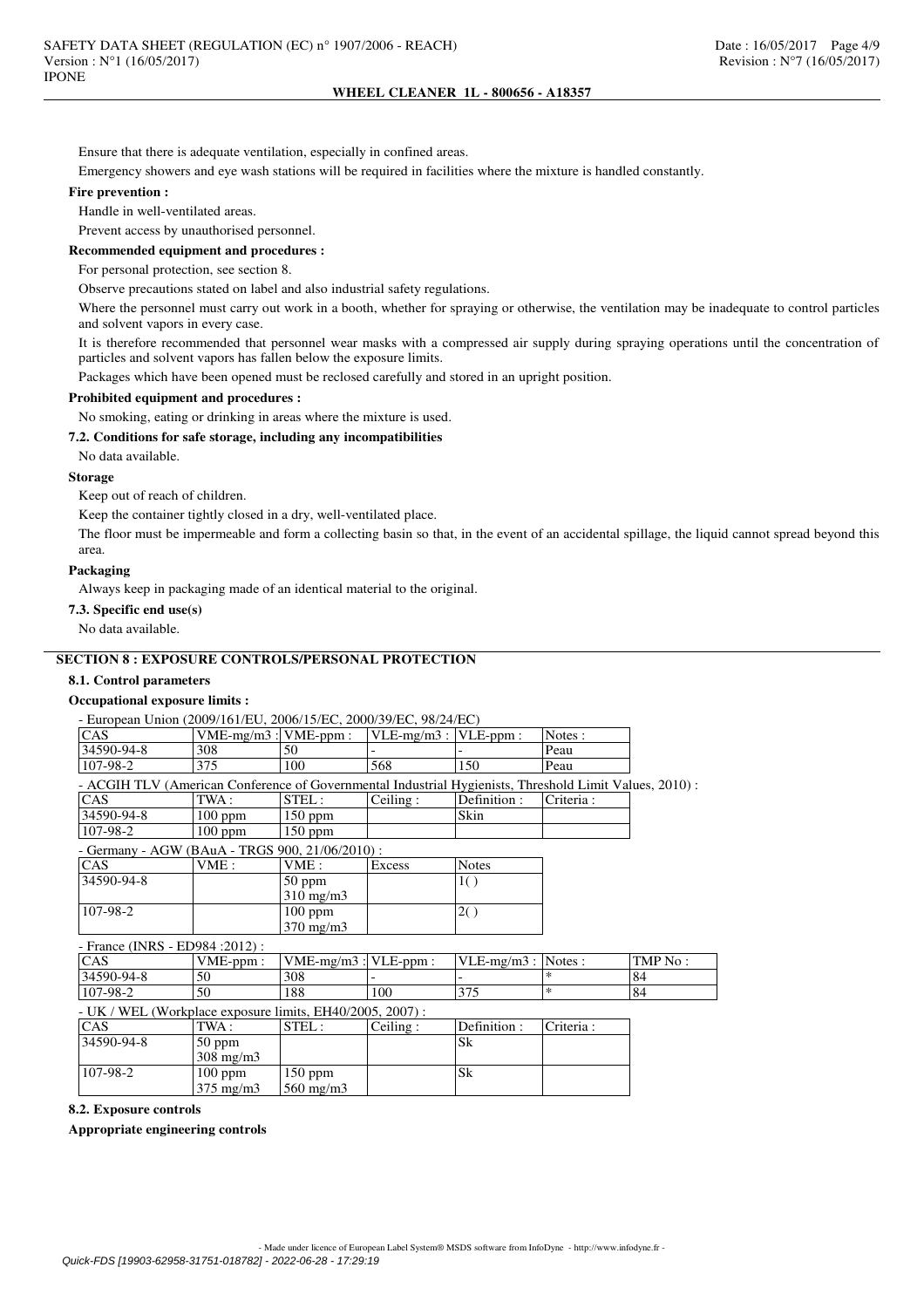Use personal protective equipment that is clean and has been properly maintained.

Store personal protective equipment in a clean place, away from the work area.

Never eat, drink or smoke during use. Remove and wash contaminated clothing before re-using. Ensure that there is adequate ventilation, especially in confined areas.

# **- Eye / face protection**

Avoid contact with eyes.

Use eye protectors designed to protect against liquid splashes

Before handling, wear safety goggles with protective sides accordance with standard EN166.

In the event of high danger, protect the face with a face shield.

When spraying, wear a face shield in accordance with standard EN166.

Prescription glasses are not considered as protection.

Individuals wearing contact lenses should wear prescription glasses during work where they may be exposed to irritant vapours.

Provide eyewash stations in facilities where the product is handled constantly.

# **- Hand protection**

Wear suitable protective gloves in the event of prolonged or repeated skin contact.

Use suitable protective gloves that are resistant to chemical agents in accordance with standard EN374.

Gloves must be selected according to the application and duration of use at the workstation.

Protective gloves need to be selected according to their suitability for the workstation in question : other chemical products that may be handled, necessary physical protections (cutting, pricking, heat protection), level of dexterity required.

Type of gloves recommended :

- Natural latex

- PVC (polyvinyl chloride)

- Butyl Rubber (Isobutylene-isoprene copolymer)

Recommended properties :

- Impervious gloves in accordance with standard EN374

### **- Body protection**

Avoid skin contact.

Wear suitable protective clothing.

Suitable type of protective clothing :

Wear suitable protective clothing and, in particular, an apron and boots. These items of clothing shall be maintained in good condition and cleaned after use.

Suitable type of protective boots :

In the event of minor spatter, wear protective boots or half-boots against chemical risks in accordance with standard EN13832-2. In the event of prolonged contact, wear boots or half-boots with liquid-chemical-resistant and waterproof soles and uppers in accordance with standard EN13832-3.

Work clothing worn by personnel shall be laundered regularly.

After contact with the product, all parts of the body that have been soiled must be washed.

# **- Respiratory protection**

Anti-gas and vapour filter(s) (Combined filters) in accordance with standard EN14387 :

- A1 (Brown)

Types, classes and filters for respiratory protection above are recommended in case of confrontation at concentrations higher than the exposure limits specified under 8.1. (Control parameters) .They should be adjusted according to actual conditions. they may not be necessary if the product is used outdoors or in a well ventilated area.

# **|>SECTION 9 : PHYSICAL AND CHEMICAL PROPERTIES**

| 9.1. Information on basic physical and chemical properties |                                        |  |  |  |  |
|------------------------------------------------------------|----------------------------------------|--|--|--|--|
| <b>General information:</b>                                |                                        |  |  |  |  |
| Physical state:<br>Fluid liquid.                           |                                        |  |  |  |  |
| > Important health, safety and environmental information   |                                        |  |  |  |  |
| $pH$ :                                                     | Not stated.                            |  |  |  |  |
|                                                            | Strongly basic.                        |  |  |  |  |
| Boiling point/boiling range:                               | Not specified.                         |  |  |  |  |
| <b>Flash Point Interval:</b>                               | $60^{\circ}$ C < FP <= 93 $^{\circ}$ C |  |  |  |  |
| Vapour pressure $(50^{\circ}C)$ :                          | Below 110 kPa (1.10 bar).              |  |  |  |  |
| Density:                                                   | >1                                     |  |  |  |  |
| Water solubility:                                          | Dilutable.                             |  |  |  |  |
|                                                            |                                        |  |  |  |  |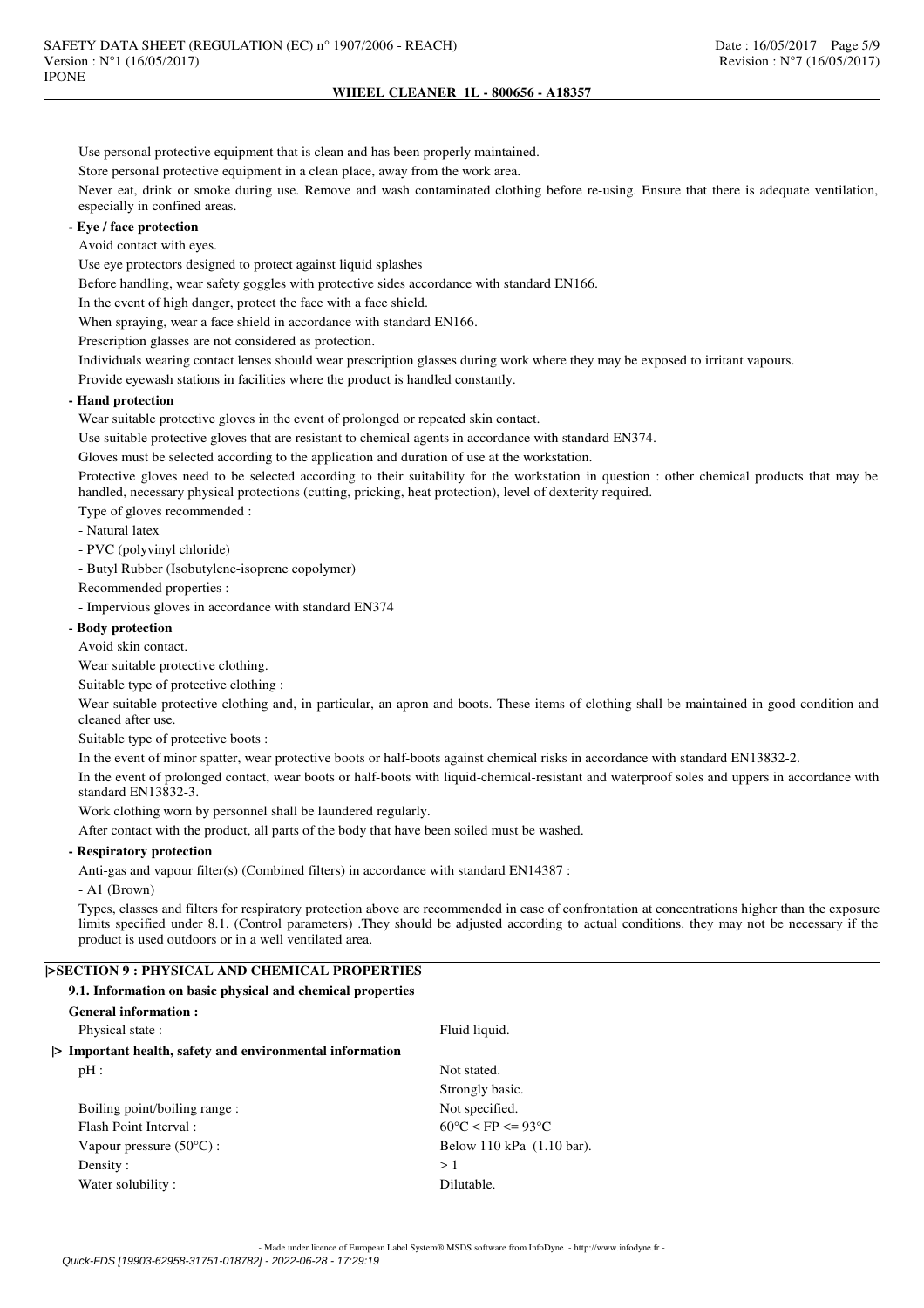Melting point/melting range : Not specified. Self-ignition temperature : Not specified. Decomposition point/decomposition range : Not specified.

**9.2. Other information**

#### No data available.

### **SECTION 10 : STABILITY AND REACTIVITY**

#### **10.1. Reactivity**

No data available.

## **10.2. Chemical stability**

This mixture is stable under the recommended handling and storage conditions in section 7.

## **10.3. Possibility of hazardous reactions**

When exposed to high temperatures, the mixture can release hazardous decomposition products, such as carbon monoxide and dioxide, fumes and nitrogen oxide.

## **10.4. Conditions to avoid**

Avoid :

- frost

#### **10.5. Incompatible materials**

**10.6. Hazardous decomposition products**

The thermal decomposition may release/form :

- carbon monoxide (CO)

- carbon dioxide (CO2)

## **SECTION 11 : TOXICOLOGICAL INFORMATION**

#### **11.1. Information on toxicological effects**

May cause irreversible damage to the skin; namely, visible necrosis through the epidermis and into the dermis, following exposure between one and four hours.

Corrosive reactions are typified by ulcers, bleeding, bloody scabs, and, by the end of observation at 14 days, by discolouration due to blanching of the skin, complete areas of alopecia, and scars.

#### **11.1.1. Substances**

No toxicological data available for the substances.

#### **11.1.2. Mixture**

### **Skin corrosion/skin irritation :**

The 'corrosive' classification is based on the low/high pH which has been confirmed by tests.

#### **Serious damage to eyes/eye irritation :**

Corrosive classification is based on an extreme pH value.

# **SECTION 12 : ECOLOGICAL INFORMATION**

### **12.1. Toxicity**

#### **12.1.1. Substances**

|                | TA-A / ALCOHOLS, C12-14, ETHOXYLATED, SULFATES, SODIUM SALTS (CAS: 68891-38-3) |
|----------------|--------------------------------------------------------------------------------|
| Fish toxicity: | $ECx > 1$ mg/l                                                                 |
|                |                                                                                |

| Crustacean toxicity: | $0,1 <$ NOEC $\leq 1$ mg/l |  |  |  |  |
|----------------------|----------------------------|--|--|--|--|
|                      |                            |  |  |  |  |

LAURYLMYRISTYL POLYGLYCOL ETHER (CAS: 68439-51-0) Fish toxicity : EC50 mg/l Species : Leuciscus idus Other guideline

Crustacean toxicity : EC50 mg/l

Species : Daphnia magna OECD Guideline 202 (Daphnia sp. Acute Immobilisation Test)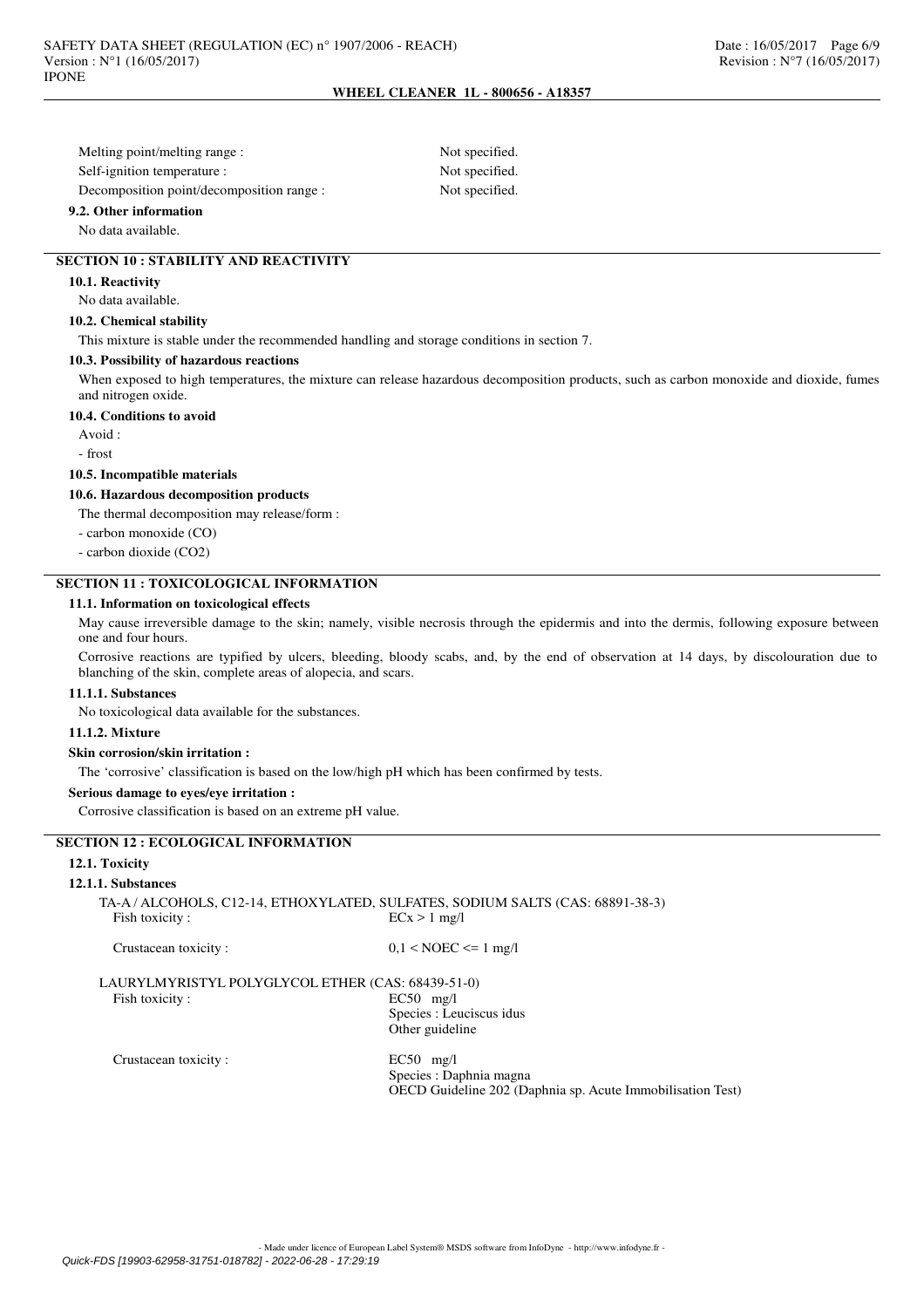| Aquatic plant toxicity:                             | $EC10$ mg/l                                                                                                                                                                    |
|-----------------------------------------------------|--------------------------------------------------------------------------------------------------------------------------------------------------------------------------------|
| 12.1.2. Mixtures                                    |                                                                                                                                                                                |
| No aquatic toxicity data available for the mixture. |                                                                                                                                                                                |
| 12.2. Persistence and degradability                 |                                                                                                                                                                                |
| 12.2.1. Substances                                  |                                                                                                                                                                                |
| Biodegradability:                                   | TA-A / ALCOHOLS, C12-14, ETHOXYLATED, SULFATES, SODIUM SALTS (CAS: 68891-38-3)<br>no degradability data is available, the substance is considered as not degrading<br>quickly. |
| LAURYLMYRISTYL POLYGLYCOL ETHER (CAS: 68439-51-0)   |                                                                                                                                                                                |
| Biodegradability:                                   | no degradability data is available, the substance is considered as not degrading<br>quickly.                                                                                   |
| 12.3. Bioaccumulative potential                     |                                                                                                                                                                                |
| No data available.                                  |                                                                                                                                                                                |
| 12.4. Mobility in soil                              |                                                                                                                                                                                |
| No data available.                                  |                                                                                                                                                                                |

### **12.5. Results of PBT and vPvB assessment**

No data available.

## **12.6. Other adverse effects**

No data available.

# **SECTION 13 : DISPOSAL CONSIDERATIONS**

Proper waste management of the mixture and/or its container must be determined in accordance with Directive 2008/98/EC.

#### **13.1. Waste treatment methods**

Do not pour into drains or waterways.

### **Waste :**

Waste management is carried out without endangering human health, without harming the environment and, in particular without risk to water, air, soil, plants or animals.

Recycle or dispose of waste in compliance with current legislation, preferably via a certified collector or company.

Do not contaminate the ground or water with waste, do not dispose of waste into the environment.

#### **Soiled packaging :**

Empty container completely. Keep label(s) on container. Give to a certified disposal contractor.

### **|>SECTION 14 : TRANSPORT INFORMATION**

Transport product in compliance with provisions of the ADR for road, RID for rail, IMDG for sea and ICAO/IATA for air transport (ADR 2015 - IMDG 2014 - ICAO/IATA 2016).

### **14.1. UN number**

3267

### **14.2. UN proper shipping name**

UN3267=CORROSIVE LIQUID, BASIC, ORGANIC, N.O.S.

(disodium metasilicate)

# **14.3. Transport hazard class(es)**

- Classification :



**14.4. Packing group** III

## **14.5. Environmental hazards**

-

8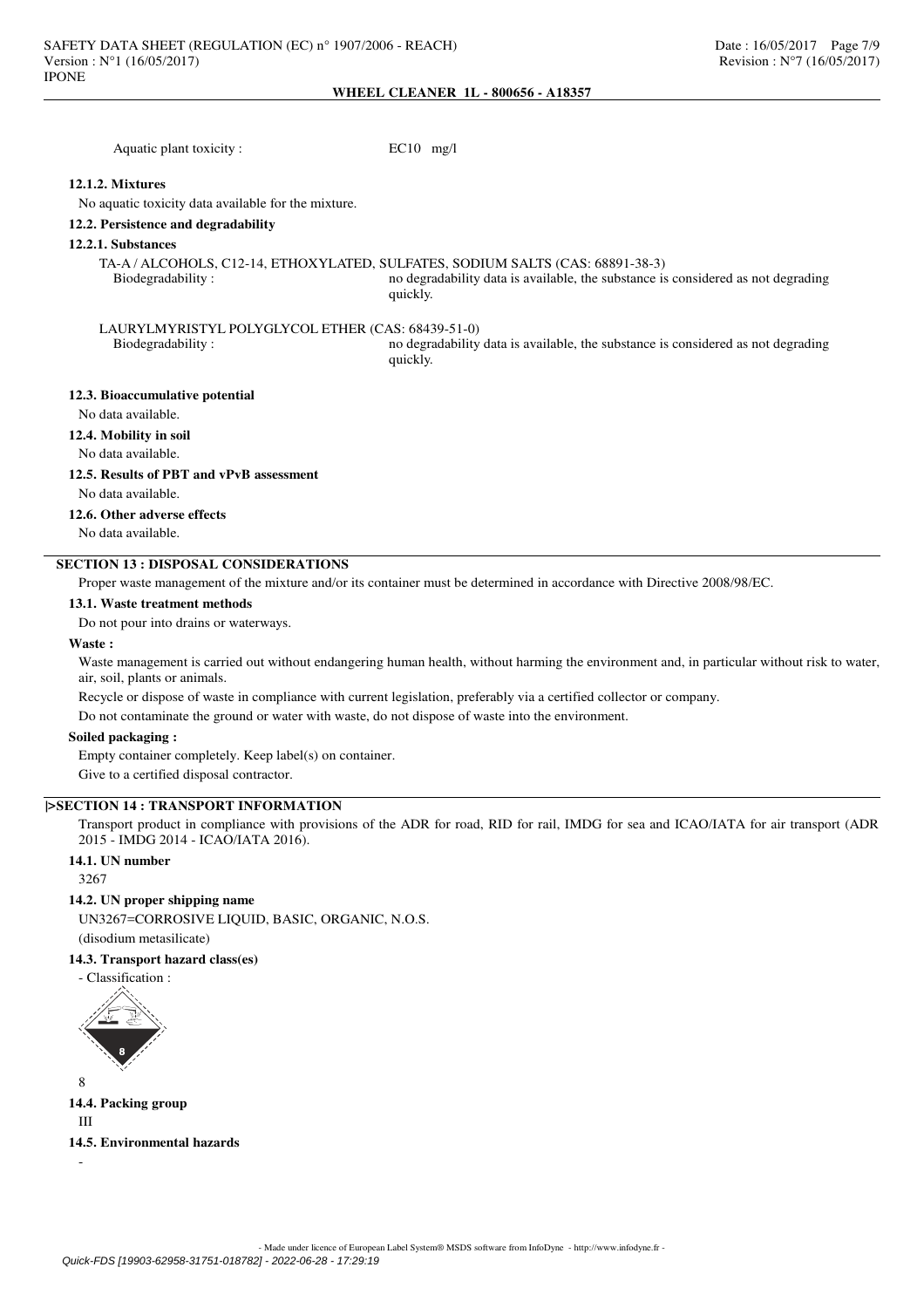### **14.6. Special precautions for user**

| <b>ADR/RID</b> | Class        | Code              | Pack gr. | Label    | Ident.     | LQ      | Provis.                  | EQ             | Cat. | Tunnel |
|----------------|--------------|-------------------|----------|----------|------------|---------|--------------------------|----------------|------|--------|
|                | Ō            | C7                | Ш        | $\circ$  | 80         | 5L      | 274                      | E1             |      | E      |
|                |              |                   |          |          |            |         |                          |                |      |        |
| <b>IMDG</b>    | Class        | $2^{\circ}$ Label | Pack gr. | LQ       | <b>EMS</b> | Provis. | EQ                       |                |      |        |
|                | o<br>Õ       |                   | Ш        | 5 L      | $F-A,S-B$  | 223 274 | E1                       |                |      |        |
|                |              |                   |          |          |            |         |                          |                |      |        |
| <b>IATA</b>    | Class        | $2^{\circ}$ Label | Pack gr. | Passager | Passager   | Cargo   | Cargo                    | note           | EQ   |        |
|                | 8            |                   | Ш        | 852      | 5L         | 856     | 60 L                     | A <sub>3</sub> | ΙE1  |        |
|                |              |                   |          |          |            |         |                          | A803           |      |        |
|                | $\circ$<br>δ |                   | Ш        | Y841     | 1 L        |         | $\overline{\phantom{0}}$ | A <sub>3</sub> | ΙE1  |        |
|                |              |                   |          |          |            |         |                          | A803           |      |        |

For limited quantities, see part 2.7 of the OACI/IATA and chapter 3.4 of the ADR and IMDG.

For excepted quantities, see part 2.6 of the OACI/IATA and chapter 3.5 of the ADR and IMDG.

### **14.7. Transport in bulk according to Annex II of Marpol and the IBC Code**

No data available.

# **|>SECTION 15 : REGULATORY INFORMATION**

### **15.1. Safety, health and environmental regulations/legislation specific for the substance or mixture**

### **|> - Classification and labelling information included in section 2:**

- The following regulations have been used:
- EU Regulation No. 1272/2008 amended by EU Regulation No. 2016/1179. (ATP 9)

### **- Container information:**

Packaging to be fitted with child-resistant fastenings (see EC Regulation No. 1272/2008, Annex II, Part 3).

Containers to be fitted with a tactile warning of danger (see EC Regulation No. 1272/2008, Annex II, Part 3).

# **- Particular provisions :**

No data available.

#### **- Labelling for detergents (EC Regulation No. 648/2004,907/2006) :**

- less than 5 % : anionic surfactants

- less than 5 % : nonionic surfactants

### **15.2. Chemical safety assessment**

No data available.

# **SECTION 16 : OTHER INFORMATION**

Since the user's working conditions are not known by us, the information supplied on this safety data sheet is based on our current level of knowledge and on national and community regulations.

The mixture must not be used for other uses than those specified in section 1 without having first obtained written handling instructions.

It is at all times the responsibility of the user to take all necessary measures to comply with legal requirements and local regulations.

The information in this safety data sheet must be regarded as a description of the safety requirements relating to the mixture and not as a guarantee of the properties thereof.

### **Wording of the phrases mentioned in section 3 :**

| H <sub>226</sub> | Flammable liquid and vapour.                       |
|------------------|----------------------------------------------------|
| H314             | Causes severe skin burns and eye damage.           |
| H315             | Causes skin irritation.                            |
| H318             | Causes serious eye damage.                         |
| H335             | May cause respiratory irritation.                  |
| H336             | May cause drowsiness or dizziness.                 |
| H412             | Harmful to aquatic life with long lasting effects. |
|                  |                                                    |

#### **Abbreviations :**

ADR : European agreement concerning the international carriage of dangerous goods by Road.

IMDG : International Maritime Dangerous Goods.

IATA : International Air Transport Association.

ICAO : International Civil Aviation Organisation

RID : Regulations concerning the International carriage of Dangerous goods by rail.

WGK : Wassergefahrdungsklasse (Water Hazard Class).

GHS05 : Corrosion